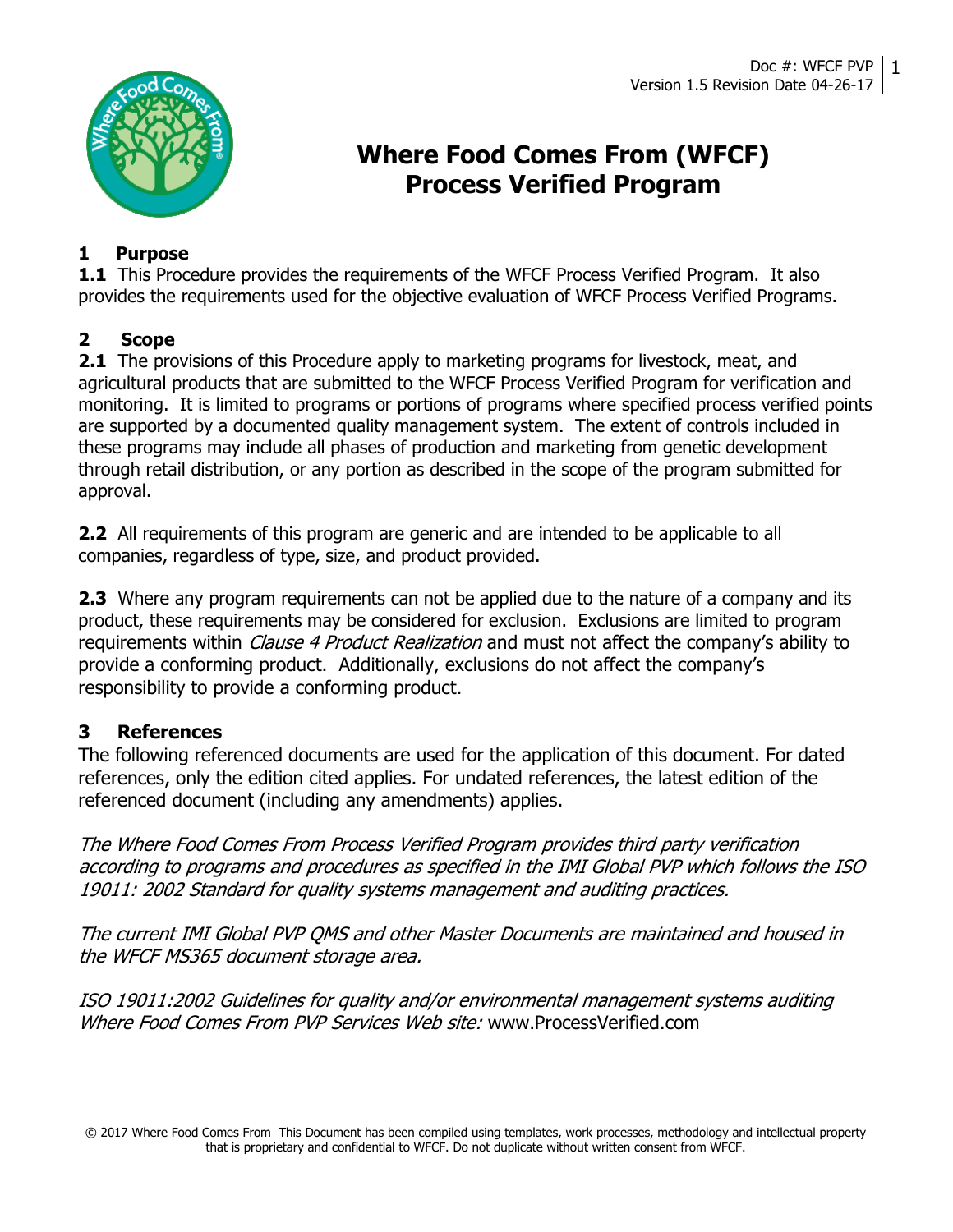### 4 Responsibilities

4.1 Companies must meet all applicable policies and procedures outlined in this Procedure and Where Food Comes From Policies and Procedures.

### 5 Audit Frequency

**5.1** All approved programs are audited at least once per year. However, more frequent audits may be conducted (1) if either numerous minor non-conformances or a major non-conformance are identified during the audit; (2) if customer complaints indicate an ongoing problem; or (3) as directed by WFCF PVP Manager.

#### 6 Program Review Committee

**6.1** Prior to the initial desk audit, the company's specified process verified points are reviewed by a WFCF Program Review Committee. The Committee determines that the process verified points meet the requirements of the WFCF Process Verified Program.

**6.2** Onsite audits will be conducted by verification team members trained in the specific process verified points, will be reviewed by a designated member of the WFCF Program Review Committee, and final approval will be given by the WFCF Program Manager.

#### 7 Listing of Approved Programs

**7.1** Approved programs are maintained in the WFCF Process Verified Program data set and may also be listed at http://processverified.com The record includes the following information about the approved program:

- a) Company name;
- b) Company contact information;
- c) Specified Process Verified Points;
- d) Verification Documents used
- e) Verification Report (approval number); and
- f) Approval and Expiration Dates

#### 8 Certificate of Approval

**8.1** The WFCF PVP Manager issues a *Certificate* to all approved programs. The Certificate identifies the program, location, scope, certificate number, issue date, and renewal date.

#### 9 Program Requirements (Clauses 1 to 6)

**9.1** Companies must submit a documented program that addresses the program requirements as outlined in the following clauses (Clauses 1 to 6).

#### 1 Quality Management System

#### 1.1 General Requirements

A quality management system (QMS) must be established, documented, implemented, and maintained which ensures that products conform to the requirements of this Procedure and to specified process verified points.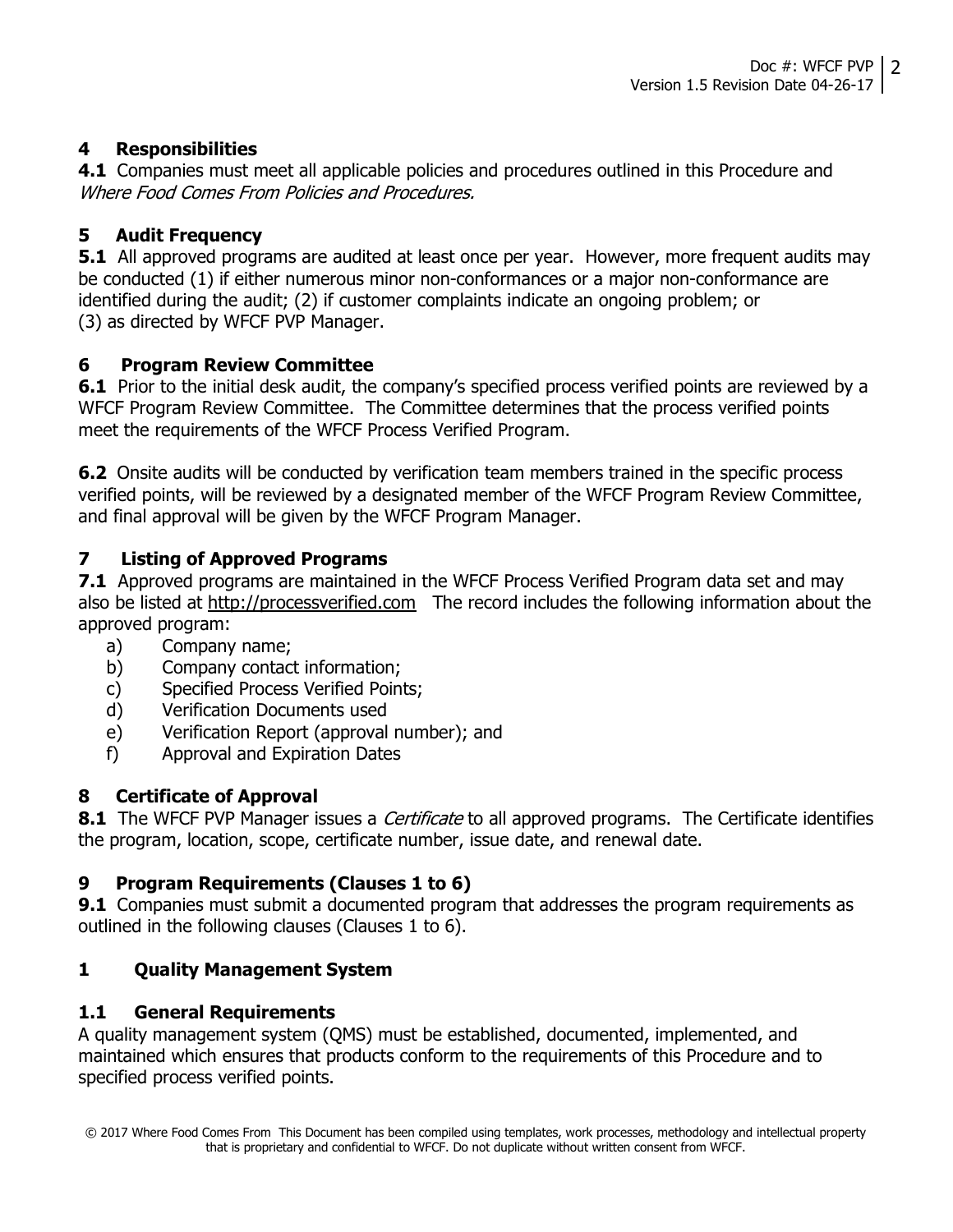The company must continually improve the effectiveness of the QMS in accordance with the requirements of this Procedure.

The company must

- a) Identify the processes needed for the QMS and their application throughout the company;
- b) Determine the sequence and interaction of these processes;
- c) Determine criteria and methods needed to ensure that both the operation and control of these processes are effective;
- d) Ensure the availability of resources and information necessary to support the operation and monitoring of these processes;
- e) Monitor, measure, and analyze these processes; and
- f) Implement actions necessary to achieve planned results and continual improvement of these processes.
- g) The company must manage these processes in accordance with the requirements of this Procedure.

Where a company chooses to outsource any process that affects product conformity with requirements, the company shall ensure control over such processes. Control of such outsourced processes must be identified within the QMS.

### 1.2 Documentation Requirements

### 1.2.1 General

The company must prepare and maintain a documented QMS that includes

- a) A quality manual;
- b) Documented specified process verified points;
- c) Documented statements of a quality policy;
- d) Documented statements of a quality objective;
- e) Documented procedures required by this Program;
- f) Documents necessary to ensure the effective planning, operation, and control of its processes; and
- g) Records required by this Program.

### 1.2.2 Quality Manual

The company must establish and maintain a quality manual that includes at a minimum

- a) An organizational chart or similar document listing all personnel assigned to managerial positions within the program;
- b) A description of the scope of the QMS, including details of and justification for exclusions;
- c) The specified process verified points;
- d) Documented procedures established for the QMS;
- e) Reference to all forms, tags, and labels used to track or demonstrate product conformance;
- f) A master document list that shows the most current issue of all QMS procedures, work instructions, forms, tags, and labels used to track or demonstrate conformance;
- g) A description of the interaction between the processes of the QMS; and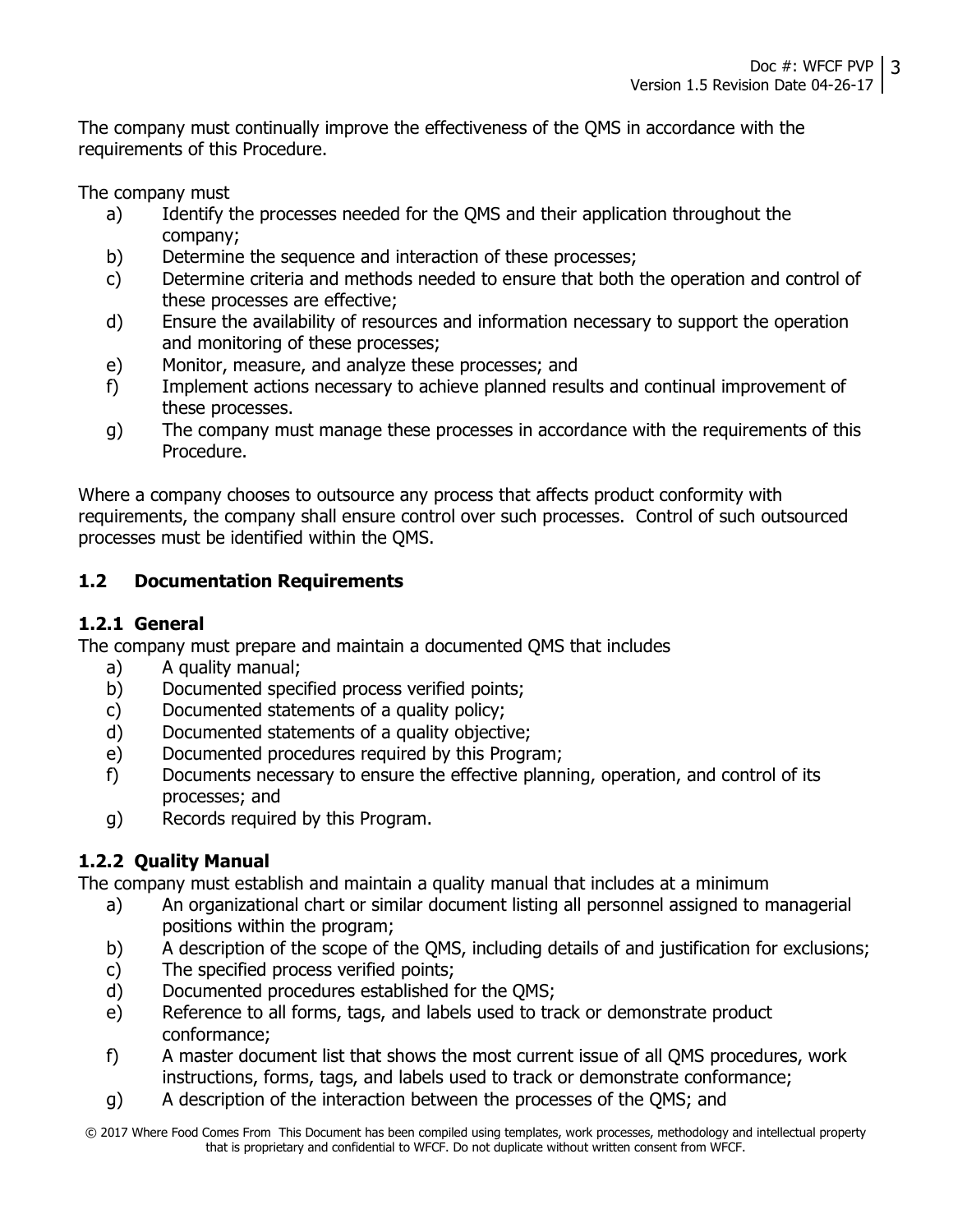h) All other documentation as required in this Procedure.

The quality manual must be controlled and available for review at all associated sites where activities are conducted.

#### 1.2.3 Control of Documents

The company must control all documents required by this Program.

A master document list must be established that shows the most current issue of all QMS procedures, work instructions, forms, tags, and labels used to track or demonstrate conformance.

A documented procedure must be established to define the controls needed to

- a) Approve documents for adequacy prior to issue;
- b) Review and update as necessary and re-approved documents;
- c) Ensure that changes and the current revision status of documents are identified on all pages;
- d) Ensure that relevant versions of applicable documents are available at points of use;
- e) Ensure that documents remain legible and readily identifiable;
- f) Ensure that documents of external origin are identified and their distribution controlled;
- g) To prevent the use of obsolete or unapproved documents, and to apply suitable identification to them if they are retained for any purpose; and
- h) To retain all documents for at least 1 year after the year in which the audit was performed.

Significant changes to QMS documentation must be submitted to WFCF for approval prior to implementation.

#### 1.2.4 Control of Records

The company must establish and maintain records to provide evidence of conformity to program requirements, to specified process verified points, and of the effective operation of the QMS.

A documented procedure must be established to define the controls needed to

- a) Control all records required by this Procedure;
- b) Store records in a manner so as to prevent loss, damage, or alteration;
- c) Ensure that records are legible, easily accessible, and readily available; and
- d) Retain all records for at least 1 year after the year in which the audit was performed.

#### 2 Management Responsibility

#### 2.1 Management Commitment

- a) Top management must provide evidence of its commitment to the development and implementation of the QMS.
- b) Top management must continually improve the effectiveness of the QMS.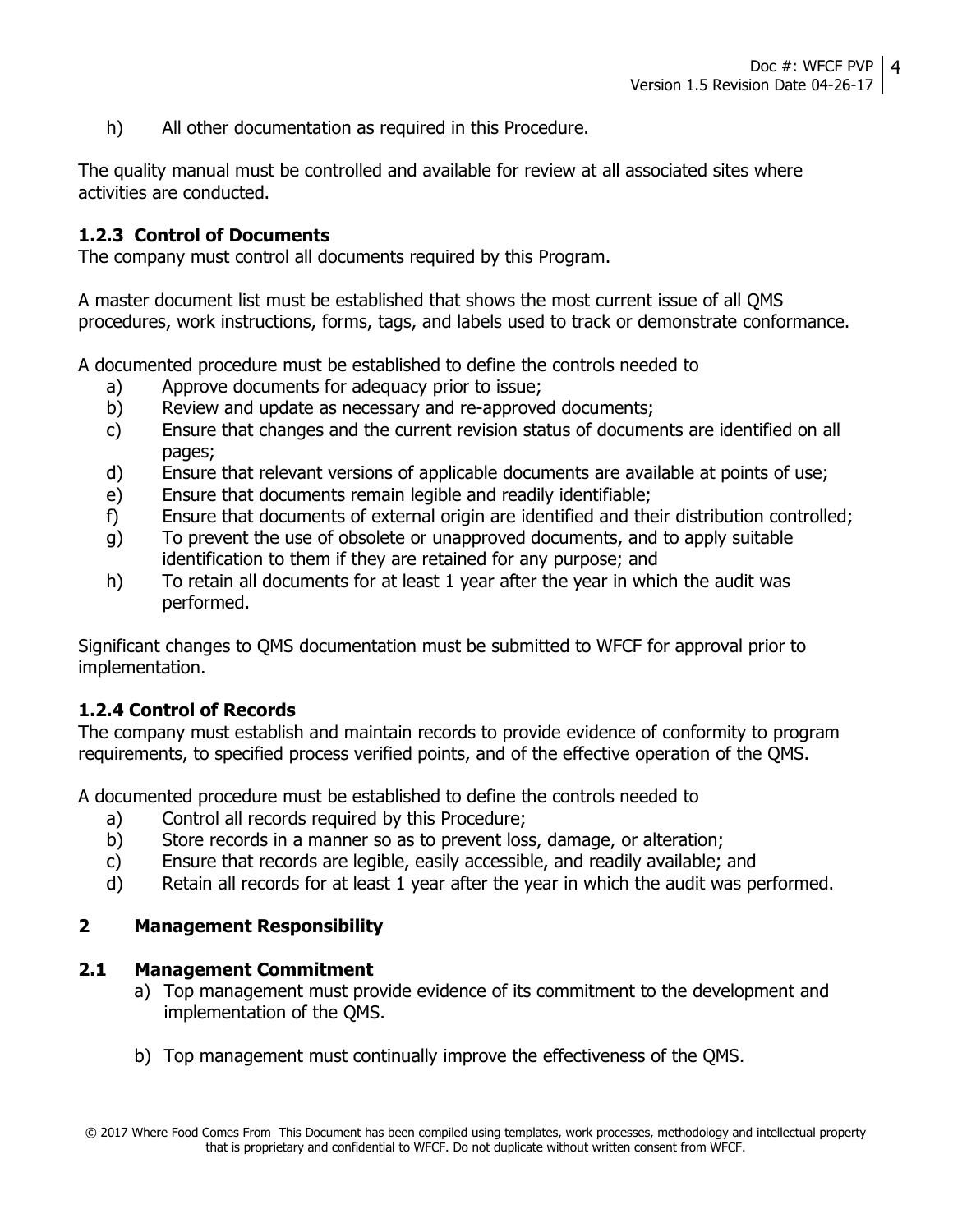- c) Top management must communicate to program personnel the importance of meeting customer as well as statutory and regulatory requirements
- d) Top management must establish the quality policy.
- e) Top management must ensure that quality objectives are established.
- f) Top management must conduct management reviews of the QMS.
- g) Top management must ensure the availability of resources.

#### 2.2 Customer Focus

Top management must ensure that customer requirements are determined and are met with the main focus of enhancing customer satisfaction.

#### 2.3 Quality Policy

Top management must ensure that the quality policy

- a) Is appropriate to the purpose of the company's program;
- b) Includes a commitment to conform to the requirements of the QMS;
- c) Includes a commitment to continually improve the effectiveness of the QMS;
- d) Provides a framework for establishing and reviewing quality objectives;
- e) Is communicated and understood within the company; and
- f) Is reviewed for continuing suitability.

#### 2.4 Planning

#### 2.4.1 Quality Objectives

Top management must ensure that quality objectives, including those necessary to meet specified process verified points, are established at relevant functions and levels within the company.

The objectives must be measurable and consistent with the quality policy.

#### 2.4.2 Quality Management System Planning

Top management must ensure that the planning of the QMS meets the requirements given in Clause 1.1 General Requirements, as well as the quality objectives.

Top management must ensure that the integrity of the QMS is maintained when changes to it are planned and implemented.

#### 2.4.3 Process Verified Points

Top management must ensure that the specified process verified points are

- a) Established and stated in the quality manual; and
- b) Included as part of the overall QMS.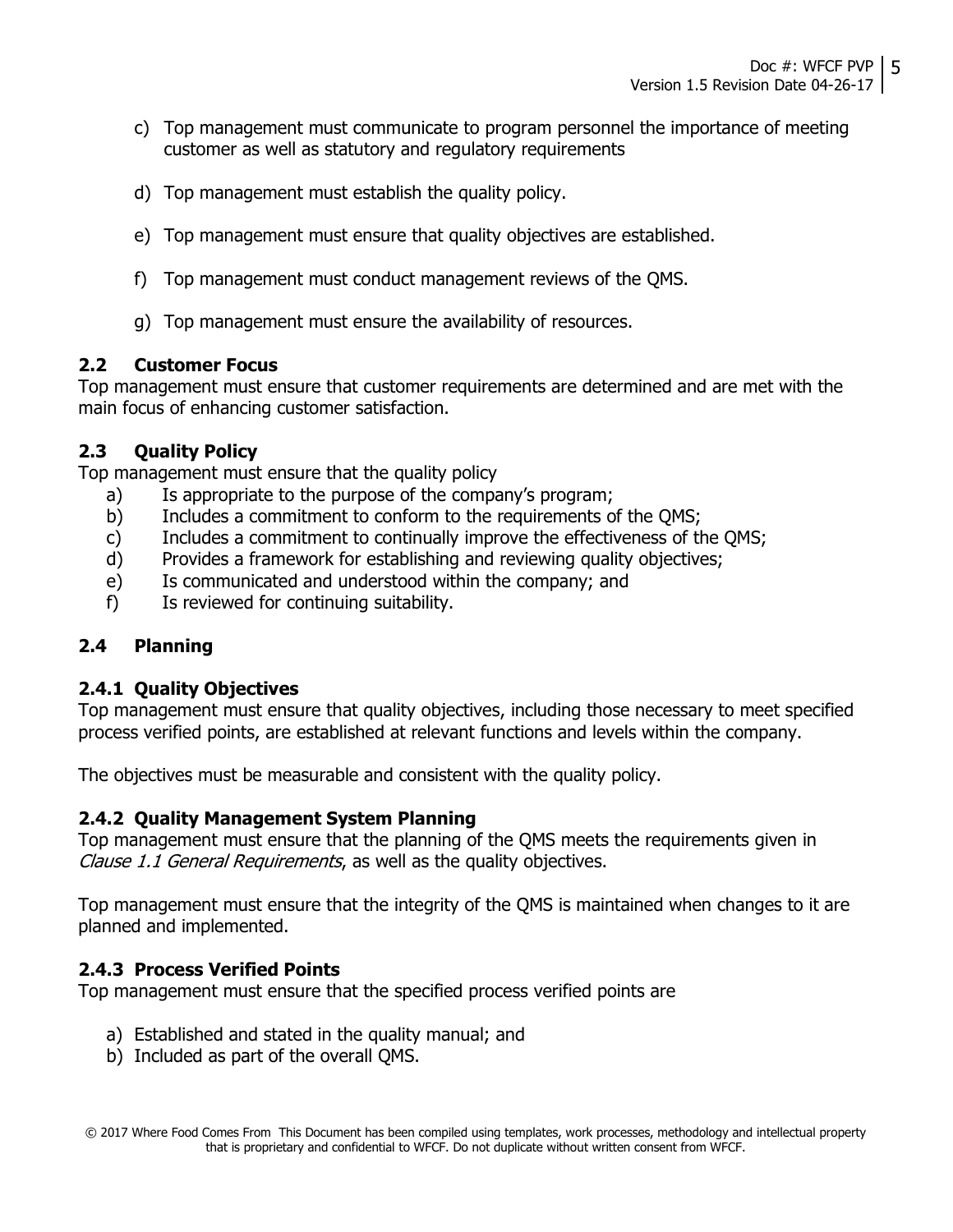Specified process verified points must:

- a) Add value to the product or service;
- b) Be substantive, verifiable, and repeatable;
- c) Be clearly stated in the quality manual;

Allowable process verified points may include:

- a) Adherence to a recognized standard that is not otherwise required by industry or regulations.
- b) A unique production or handling practice.
- c) A service with a unique characteristic for that type of operation or outside normal business practice.
- d) A quantifiable characteristic such as size, weight, age, or grade.
- e) Documentation, monitoring, or auditing that is unique to the company and outside normal business practice.
- f) A characteristic, practice, or requirement that is specifically requested by a customer or consumer.

### 2.5 Responsibility, Authority and Communication

#### 2.5.1 Responsibility and Authority

Top management must ensure that QMS responsibilities and authorities are defined and communicated within the company.

The company must have an organizational chart or similar document listing all personnel assigned to managerial positions within the program.

All personnel listed must have their responsibilities and authorities outlined in an auditable method.

#### 2.5.2 Management Representative

Top management must designate a management representative who, irrespective of other responsibilities must have responsibility and authority that includes

- a) Ensuring that processes needed for the QMS are established, implemented, and maintained;
- b) Reporting to top management on the performance of the QMS and any need for improvement; and
- c) Ensuring the promotion of awareness of customer requirements and specified process verified points throughout the company.

The management representative must have the authority to act on behalf of the company at all locations where program activities are conducted.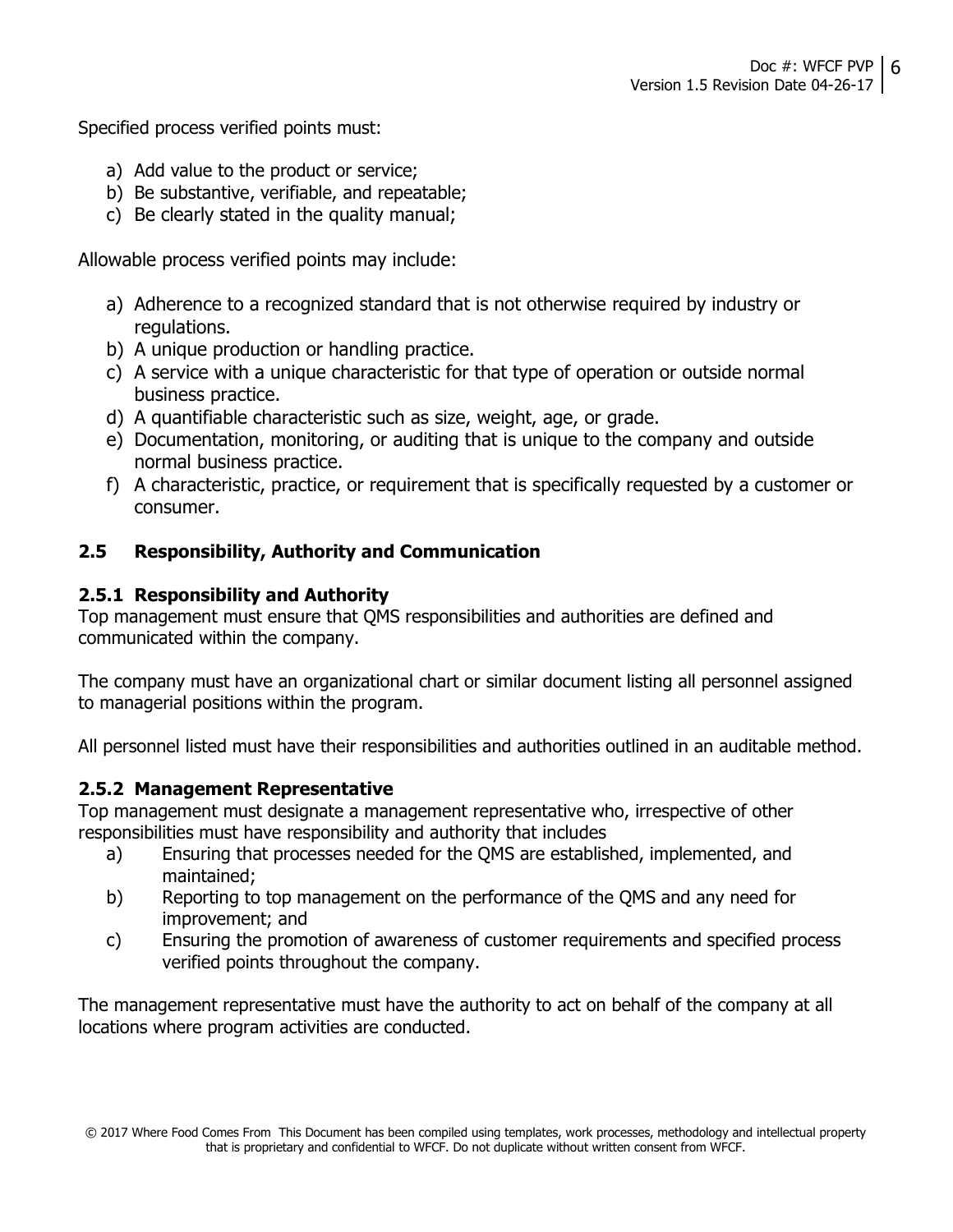#### 2.5.3 Internal Communication

Top management must ensure that appropriate communication processes are established within the company.

Top management must ensure that communication takes place regarding the effectiveness of the QMS.

#### 2.6 Management Review

#### 2.6.1 General

Top management must review the company's QMS, at planned intervals, to ensure its continuing suitability, adequacy, and effectiveness.

The review must include assessing opportunities for improvement and the need for changes to the QMS, including the quality policy and quality objectives.

The company must maintain records from the management reviews.

#### 2.6.2 Review Input

The management review input must include information on

- a) Results of audits (internal and third party);
- b) Customer feedback;
- c) Process performance and product conformity;
- d) Status of preventative and corrective actions;
- e) Follow-up actions from previous management reviews;
- f) Changes that could affect the QMS; and
- g) Recommendations for improvement.

#### 2.6.3 Review Output

The management review output must include any decisions and actions related to

- a) Improvement of the effectiveness of the QMS and its processes;
- b) Improvement of product related to customer requirements; and
- c) Resource needs.

#### 3 Resource Management

#### 3.1 Provisions of Resources

The company must determine and provide the resources needed to implement and maintain the QMS and to continually improve its effectiveness.

The company must determine and provide the resources needed to enhance customer satisfaction by meeting customer requirements.

#### 3.2 Human Resources - Competence, Awareness, and Training

Personnel performing work affecting product quality must be competent on the basis of appropriate education, training, skills, and/or experience.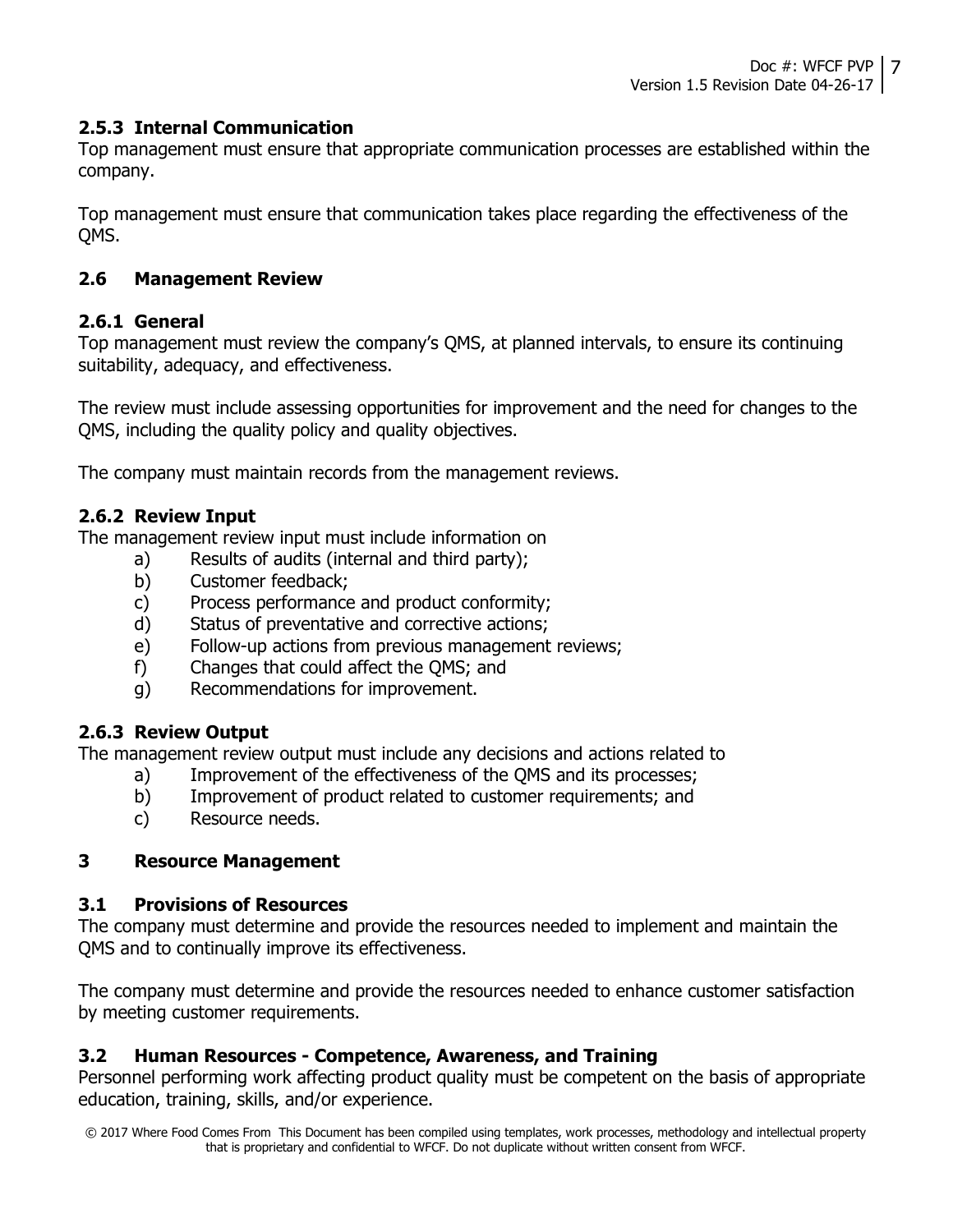The company must provide training to all persons with QMS responsibilities.

The company must have a documented procedure to ensure all persons performing work affecting product quality are properly trained in relevant aspects of the QMS.

The documented procedure must include

- a) Determining the necessary competence for personnel performing work affecting product quality;
- b) Determining the criteria for training;
- c) Evaluating the effectiveness of the training; and
- d) Ensuring that the persons are aware of the relevance and importance of their activities and how they contribute to the achievement of the quality objectives.

The company must maintain appropriate records of education, training, skills, or experience, as applicable. These records must include the scope of the training received.

### 3.3 Infrastructure

The company must determine, provide, and maintain the infrastructure needed to achieve conformity to product requirements.

Infrastructure includes, as applicable

- a) Buildings, workspace, and associated utilities;
- b) Process equipment (both hardware and software); and
- c) Supporting services (such as transport or communication).

#### 3.4 Work Environment

The company must determine and manage the work environment needed to achieve conformity to product requirements.

### 4 Product Realization

#### 4.1 General

If any program requirements within Clause 4 Product Realization can not be applied due to the nature of a company and its product, then these requirements may be considered for exclusion. Exclusions must not affect the company's ability to provide a conforming product. Additionally, exclusions do not affect the company's responsibility to provide a conforming product.

### 4.2 Planning of Product Realization

The company must plan and develop the processes needed for product realization.

Planning of product realization must be consistent with the requirements of the other processes of the QMS.

In planning product realization, the company must determine the following, as appropriate:

a) Quality objectives and requirements for the product;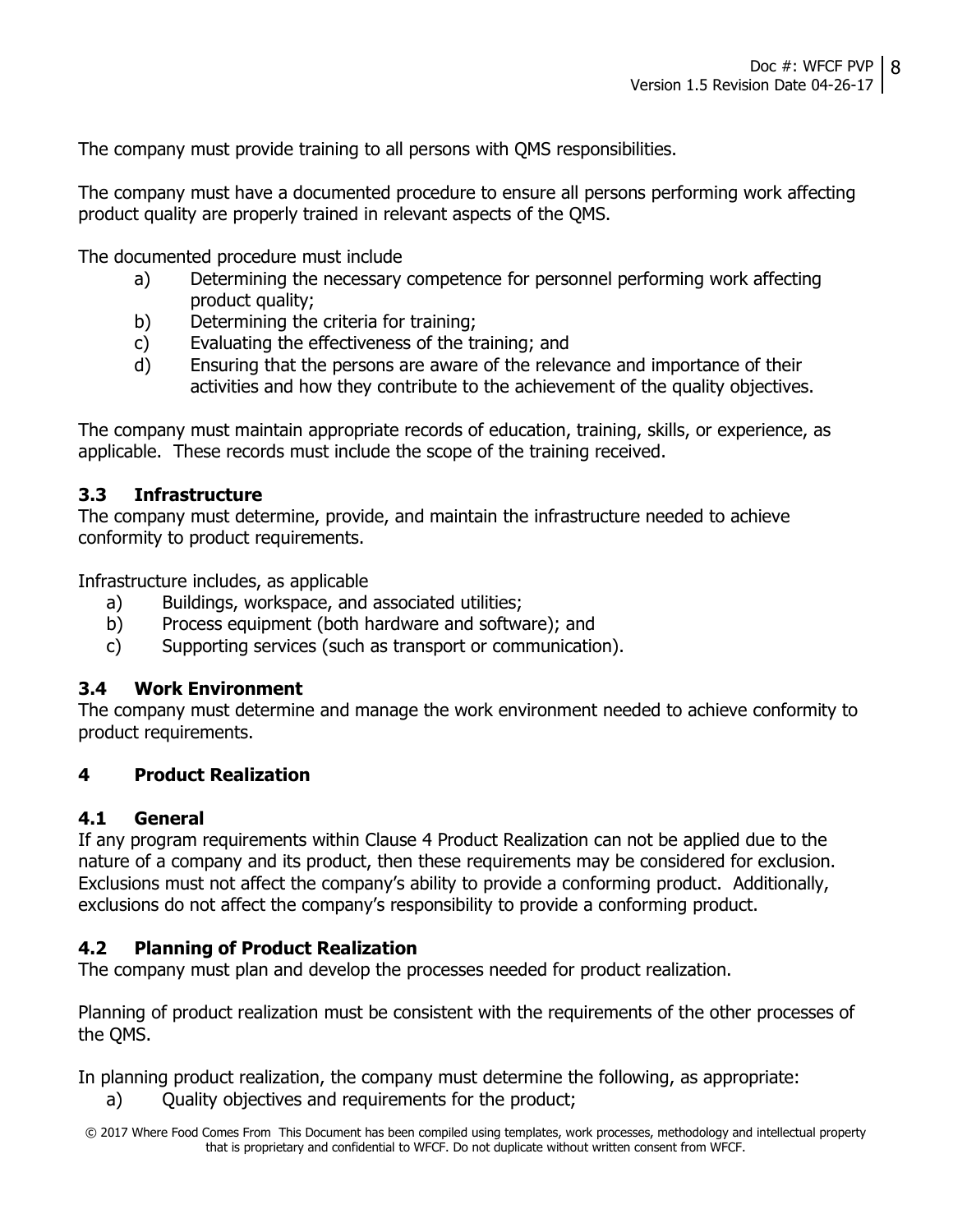- b) The need to establish processes, documents, and provide resources specific to the product;
- c) Required verification, validation, monitoring, inspection, and test activities specific to the product and the criteria for product acceptance;
- d) Records necessary to provide evidence that the realization processes and resulting product meet the requirements.

The output of this planning must be in a form suitable for the company's method of operations.

#### 4.3 Customer-Related Processes

#### 4.3.1 Determination of Requirements Related to the Product

- a) The company must determine the specified process verified points.
- b) The company must determine requirements specified by the customer, including the requirements for delivery and post-delivery activities.
- c) The company must determine requirements not stated by the customer but necessary for specified or intended use, where known.
- d) The company must determine statutory and regulatory requirements related to the product.
- e) The company must determine any additional requirements determined by the company.

#### 4.3.2 Review of Requirements Related to the Product

- a) The company must review the requirements related to the product.
- b) The review must be conducted prior to the company's commitment to supply a product to the customer.
- c) The review must ensure that product requirements are defined.
- d) The review must ensure that contract or order requirements differing from those previously expressed are resolved.
- e) The review must ensure that the company has the ability to meet the defined requirement.
- f) The company must maintain records of the results of the review and actions arising from the review.
- g) The company must confirm the customer requirements before acceptance when the customer does not provide a documented statement of requirements.
- h) The company must ensure that relevant documents are amended and that relevant personnel are made aware of the changed requirements when product requirements are changed.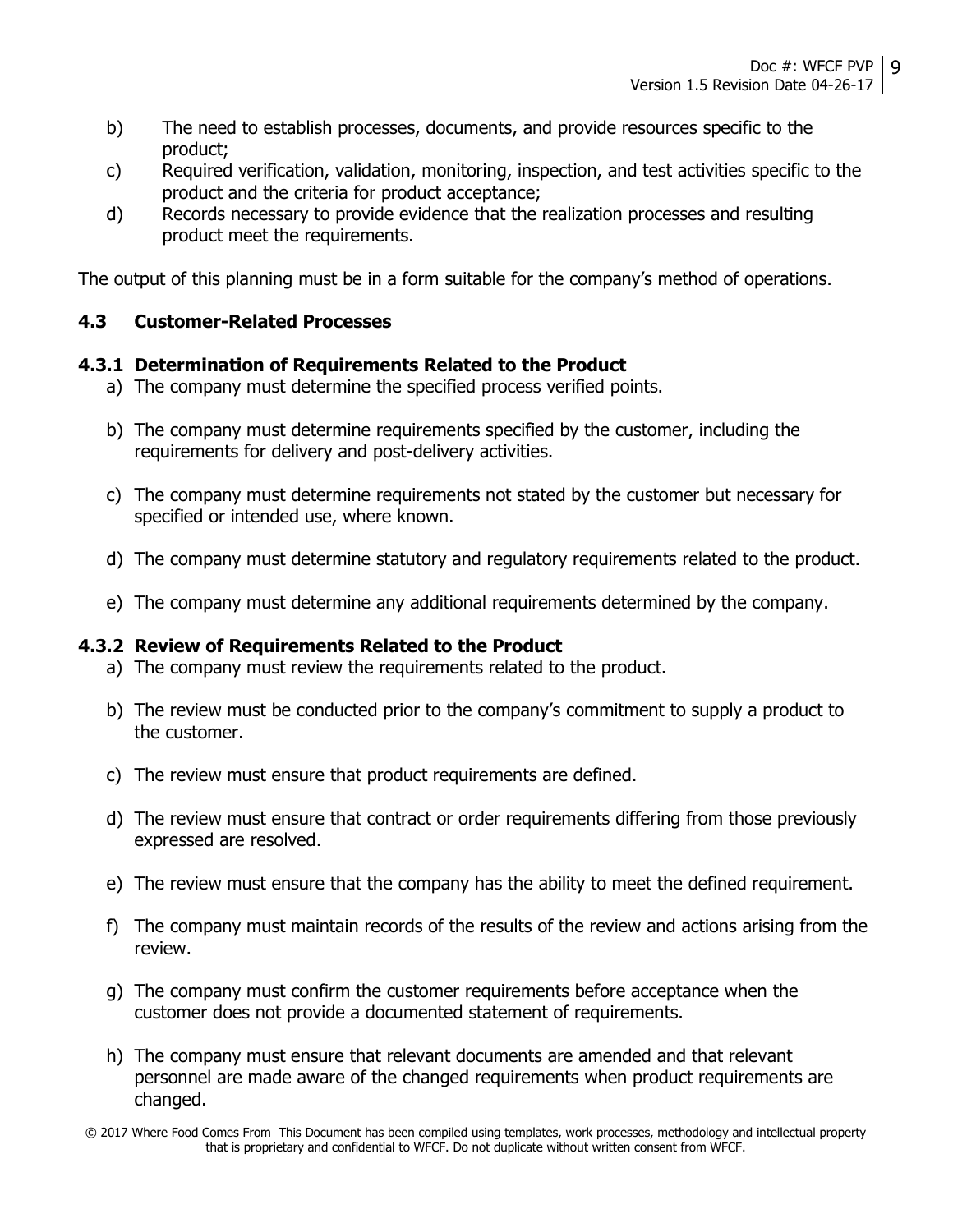#### 4.3.3 Customer Communication

The company must determine and implement effective arrangements for communicating with customers in relation to

- a) Product information;
- b) Enquiries, contracts, or order handling, including amendments; and
- c) Customer feedback, including customer complaints.

#### 4.4 Design and Development

#### 4.4.1 Design and Development Planning

The company must plan and control the design and development of product.

During the design and development planning, the company must determine

- a) The design and development stages;
- b) The review, verification, and validation that are appropriate to each design and development stage; and
- c) The responsibilities and authorities for design and development.

The company must manage the interfaces between different groups involved in design and development to ensure effective communication and clear assignment of responsibility.

Planning output must be updated, as appropriate, as the design and development progresses.

#### 4.4.2 Design and Development Inputs

Inputs relating to product requirements must be determined.

Inputs must include

- a) Functional and performance requirements;
- b) Applicable statutory and regulatory requirements;
- c) Where applicable, information derived from previous similar designs; and
- d) Other requirements essential for design and development.

Inputs must be reviewed for adequacy.

Requirements must be complete, unambiguous, and not in conflict with each other.

The company must maintain records relating to product requirements.

#### 4.4.3 Design and Development Outputs

The outputs of design and development must be provided in a form that enables verification against the design and development input.

The outputs must be approved prior to release.

Design and development outputs must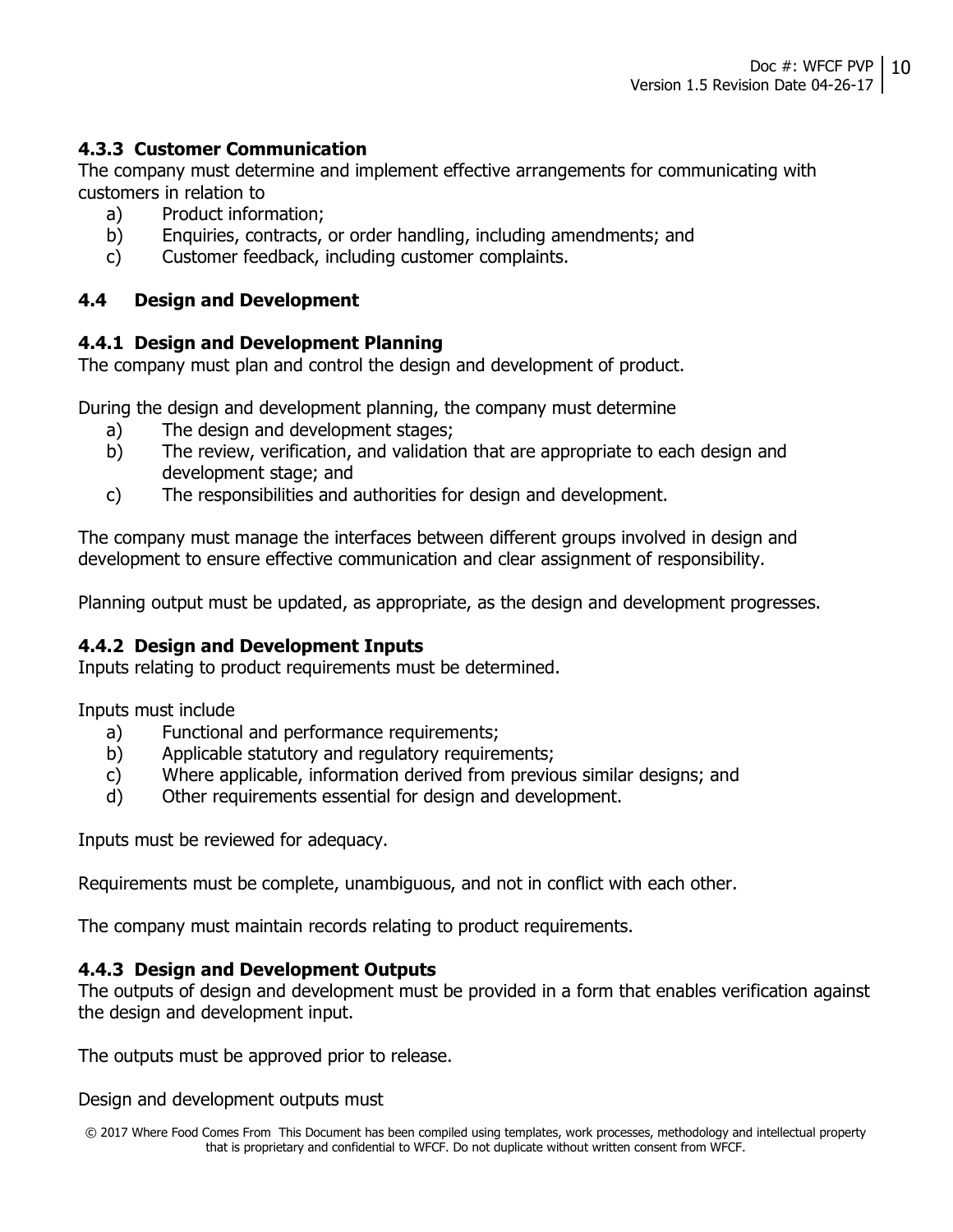- a) Meet the input requirements for design and development;
- b) Provide appropriate information for purchasing, production, and for service provision;
- c) Contain or reference product acceptance criteria; and
- d) Specify the characteristics of the product that are essential for its safe and proper use.

#### 4.4.4 Design and Development Review

The company must perform systematic reviews of design and development at suitable stages.

The company must perform the systematic reviews in accordance with planned arrangements (1) to evaluate the ability of the results of design and development to meet requirements and (2) to identify any problems and propose necessary actions.

Participants in the reviews must include representatives of functions concerned with the design and development stage(s) being reviewed.

The company must maintain records of the results of the reviews and any necessary actions.

#### 4.4.5 Design and Development Verification

The company must perform verification in accordance with planned arrangements to ensure that the design and development outputs have met the design and development input requirements.

The company must maintain records of the results of the verification and any necessary actions.

#### 4.4.6 Design and Development Validation

The company must perform design and development validation in accordance with planned arrangements.

Validation must ensure that the resulting product is capable of meeting the requirements for the specified application or intended use, where known.

The company must complete validation prior to delivery or implementation of the product, wherever practicable.

The company must maintain records of results of validation and any necessary actions.

#### 4.4.7 Control of Design and Development Changes

The company must identify design and development changes.

The company must review, verify, validate and approve changes before implementation.

The review of design and development changes must include evaluation of the effect of the changes on constituent parts and product already delivered.

The company must maintain records of the results of the review of design and development changes and any necessary actions.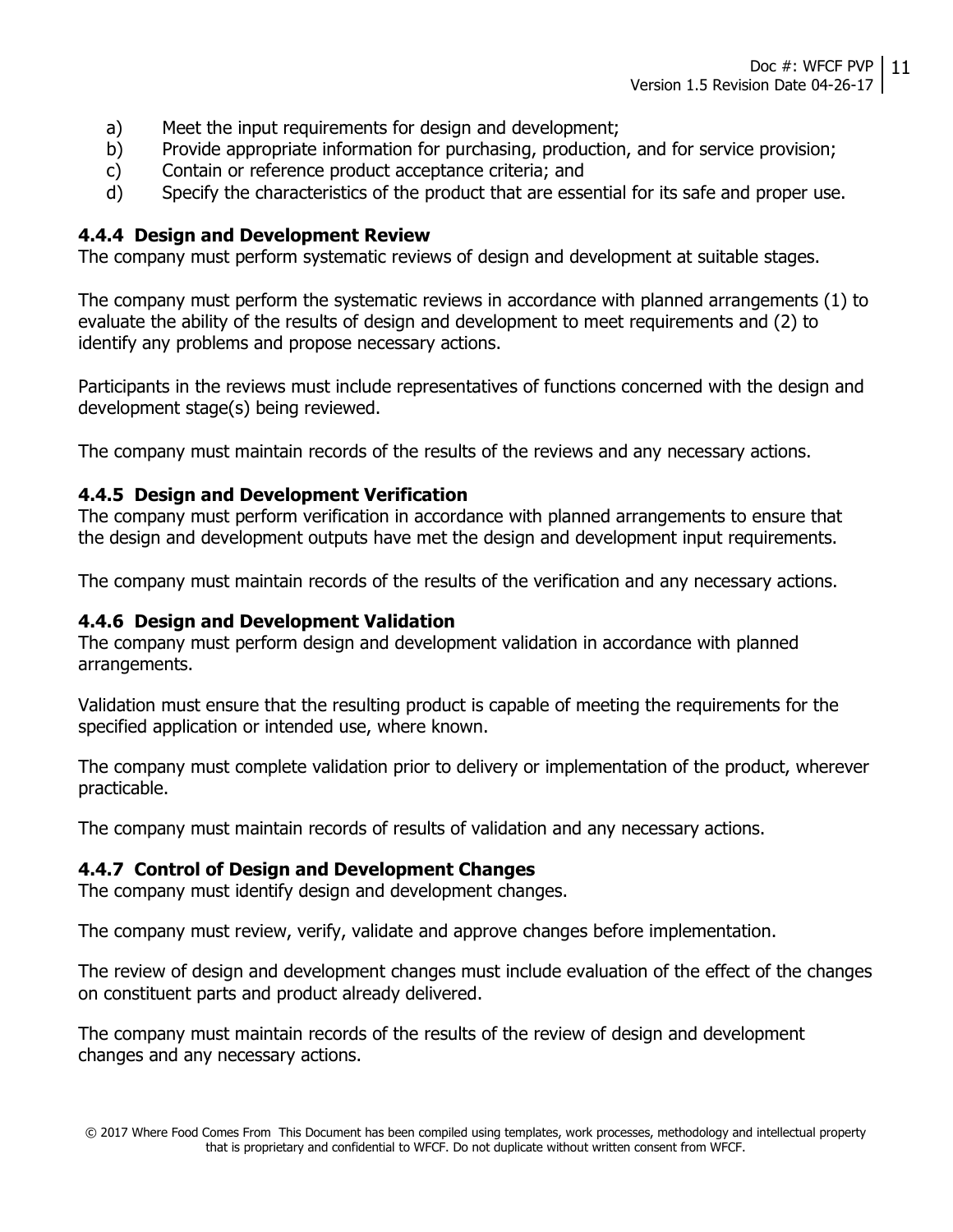#### 4.5 Purchasing

#### 4.5.1 Purchasing Process

The company must ensure that product purchased or received from outside establishments and used in the program conform to specified receiving requirements. The type and extend of control applied to the supplier and the purchased or received product must be dependant upon the effect of the purchased or received product on subsequent product realization or the final product.

The company must ensure the adequacy of specified receiving requirements prior to their communication to the supplier.

Documented purchasing information must describe the product to be purchased or received, including where appropriate

- a) Requirements for approval of product, procedures, processes, and equipment;
- b) Requirements for qualification of personnel; and
- c) Quality management system requirements.

The company must evaluate and select suppliers based on their ability to supply product that conforms to the specified receiving requirements.

The company must establish and implement the inspection or other activities necessary for ensuring that product purchased or received from outside establishments conform to specific receiving requirements.

Where the company or its customer intends to perform verification at the supplier's premises, the company must state the intended verification arrangements and method of product release in the purchasing information.

The company must have a documented procedure addressing products purchased or received from outside establishments.

The documented procedure must describe

- a) All products purchased and/or received from outside establishments;
- b) The specified receiving requirements for approval of products to be used in the program;
- c) The criteria and process for supplier selection, evaluation, and re-evaluation; and
- d) The process used to ensure that products purchased or received from outside establishments and used in the program conform to specific receiving requirements.

The company must maintain records of the results of supplier evaluations and any necessary actions arising from the evaluation.

The company must maintain records to provide evidence of conformity to the receiving process and of the effective operation of the receiving process.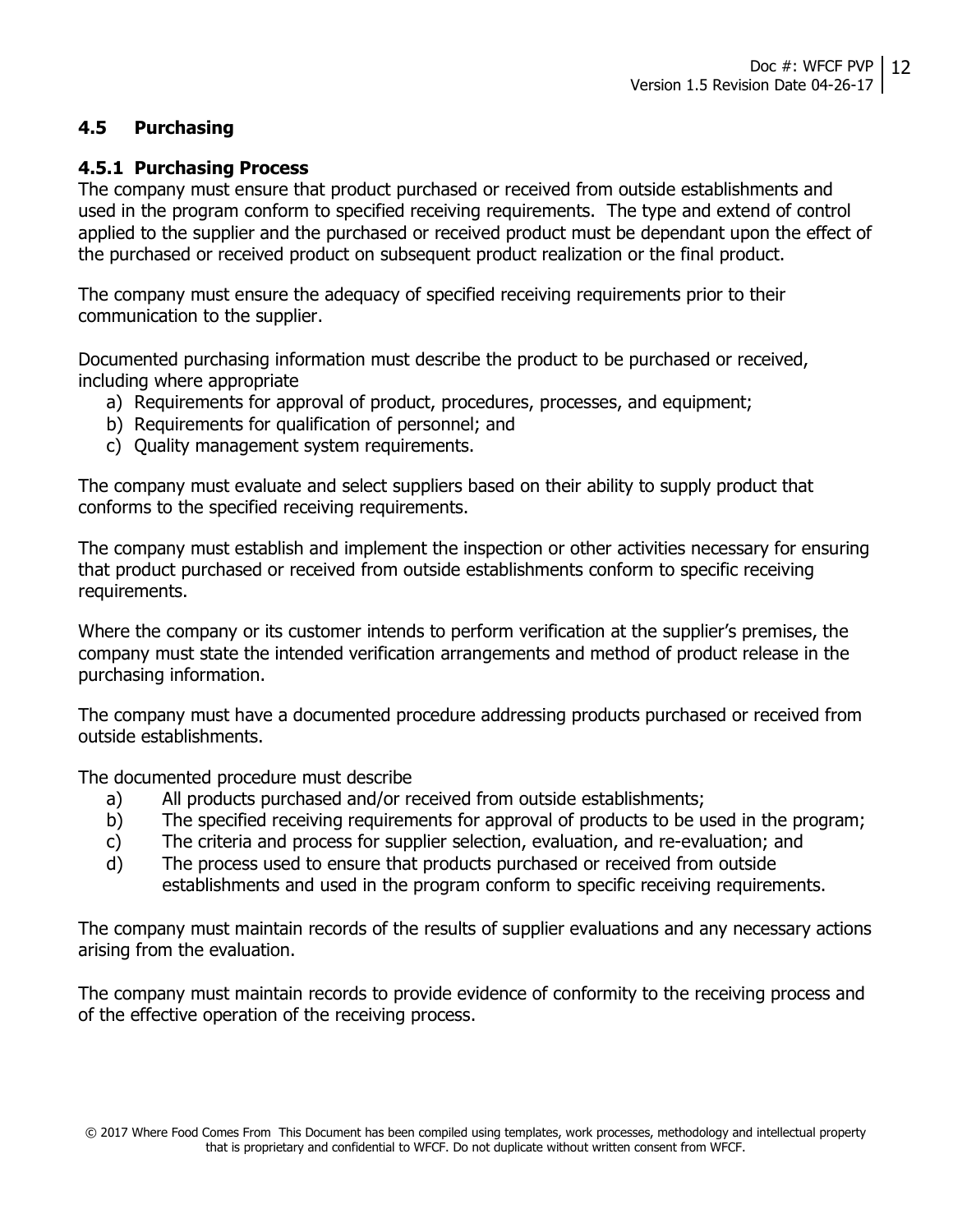#### 4.6 Production and Service Provision

#### 4.6.1 Control of Production and Services Provision

The company must plan and conduct production and service provision under controlled conditions.

Controlled conditions must include, as applicable

- a) The availability of information that describes the characteristics of the product;
- b) The availability of work instructions, as necessary;
- c) The use of suitable equipment;
- d) The availability and use of monitoring and measuring devices;
- e) The implementation of monitoring and measurement; and
- f) The implementation of release, delivery, and post-delivery activities.

### 4.6.2 Validation of Processes for Production and Service Provision

The company must validate any processes for production and service provision where the resulting output cannot be verified by subsequent monitoring or measurement. This includes any processes where deficiencies become apparent only after the product is in use or the service has been delivered.

Validation must demonstrate the ability of these processes to achieve planned results.

The company must establish arrangements for these processes including, as applicable

- a) Defined criteria for review and approval of the processes;
- b) Approval of equipment and qualification of personnel;
- c) Use of specific methods and procedures;
- d) Requirements for records; and
- e) Revalidation.

### 4.6.3 Identification and Traceability

The company must have a documented procedure to identify product (raw materials and/or finished product) by suitable means throughout product realization, where appropriate.

The documented procedure must describe the method for

- a) Identifying the product by suitable means throughout product realization;
- b) Controlling and recording the unique identification of the product, including the use of the "WFCF Process Verified" label, if applicable;
- c) Identifying the product status with respect to monitoring and measurement requirements.

The method for identifying the product must

- a) Be unique to the Program. When applicable, animals must be identified with ear tags or other permanent identification; and
- b) Be such that the identification will transfer through all phases of product realization, from receipt into the Program through production to delivery;

<sup>© 2017</sup> Where Food Comes From This Document has been compiled using templates, work processes, methodology and intellectual property that is proprietary and confidential to WFCF. Do not duplicate without written consent from WFCF.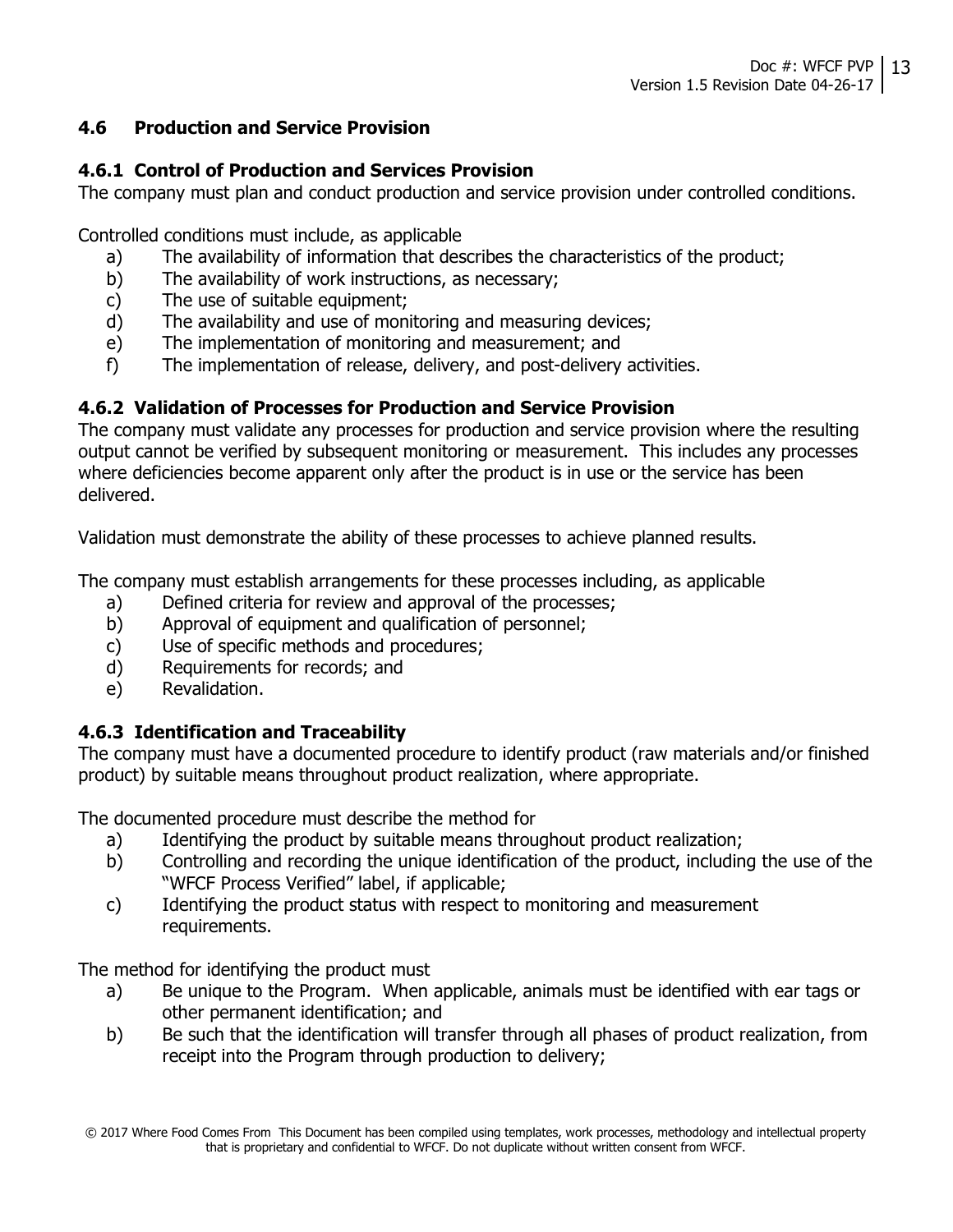The company must maintain records of all products as identified and records of all changes of identities.

#### 4.6.4 Customer Property

The company must exercise care with customer property while it is under the company's control or being used by the company.

The company must identify, verify, protect, and safeguard customer property provided for use or incorporation into the product.

The company must report to the customer and maintain records of any incidences where customer property is lost, damaged, or otherwise found to be unsuitable for use.

#### 4.6.5 Preservation of Product

The company must preserve the conformity of product during internal processing and delivery to the intended destination.

The preservation must include identification, handling, packaging, storage, and protection. It must also apply to the constituent parts of a product.

#### 4.7 Control of Monitoring and Measuring Devices

The company must determine the monitoring and measurement to be undertaken to provide evidence of conformity to product requirements.

The company must determine the monitoring and measurement devices needed to provide evidence of conformity to product requirements.

The company must establish processes to ensure that monitoring and measurement can be conducted and is conducted in a manner that is consistent with the monitoring and measurement requirements.

Where necessary to ensure valid results, measuring equipment must

- a) Be calibrated or verified at specified intervals, or prior to use, against measurement standards traceable to international or national measurement standards; where no such standards exist, the basis used for calibration or verification must be recorded;
- b) Be adjusted or re-adjusted as necessary;
- c) Be identified to enable the calibration status to be determined;
- d) Be safeguarded from adjustment that would invalidate the measurement result; and
- e) Be protected from damage and deterioration during handling, maintenance, and storage.

The company must assess and record the validity of the previous measuring results when the equipment is found not to conform to the requirements. The company must take appropriate action on the equipment and any product affected.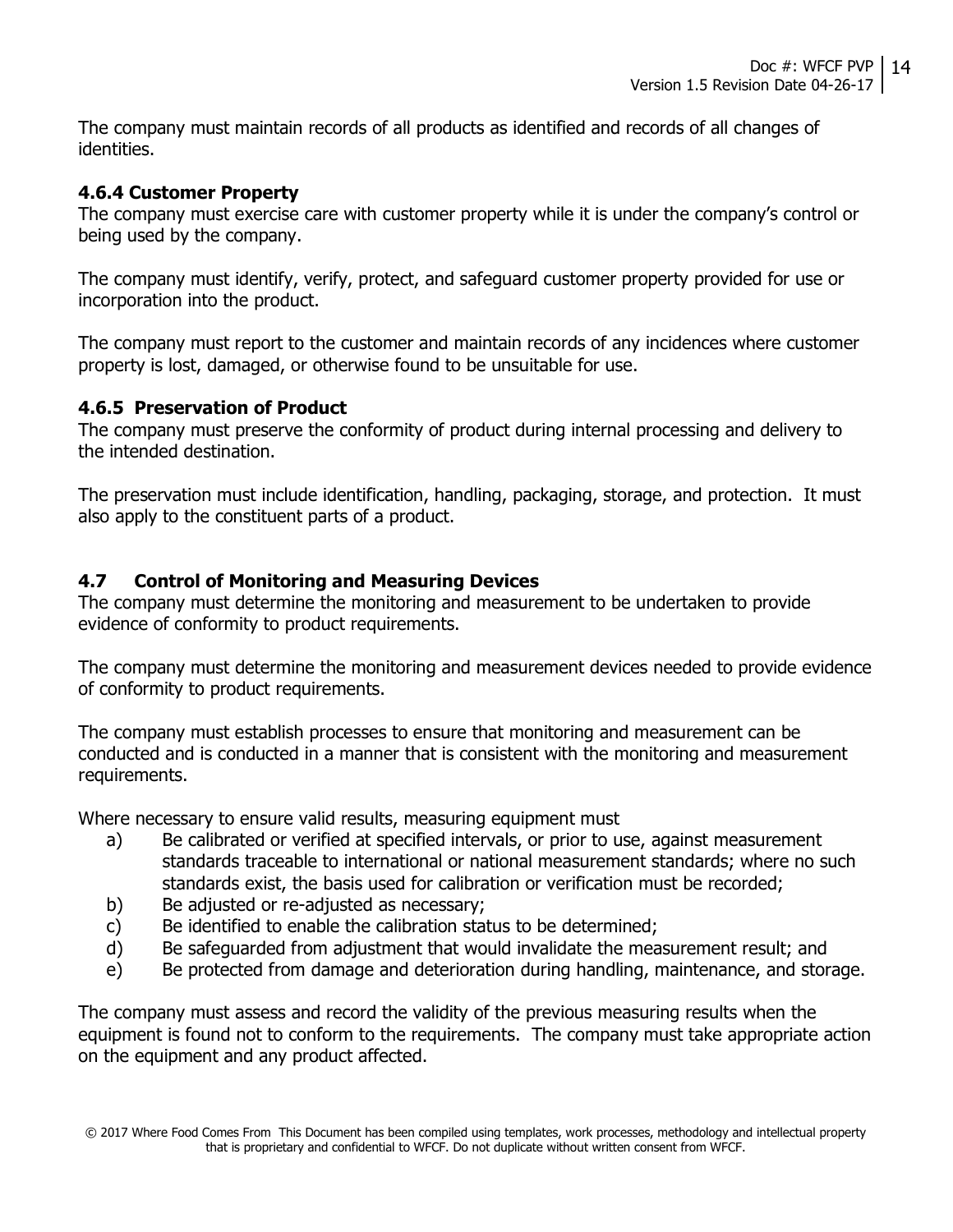The company must confirm the ability of computer software to satisfy the intended application when used in the monitoring and measurement of specified requirements. This must be performed prior to initial use and reconfirmed as necessary.

The company must maintain records of the results of calibration and verification.

### 5 Measurement, Analysis, and Improvement

#### 5.1 General

The company must plan and implement the monitoring, measurement, analysis, and improvement processes needed

- a) To demonstrate conformity of the product;
- b) To ensure conformity of the QMS; and
- c) To continually improve the effectiveness of the QMS.

This must include determination of application methods, including statistical techniques, and the extent of their use.

When statistical methods are used to control product quality or integrity, the basis for those procedures must be clearly defined.

#### 5.2 Monitoring and Measurement

#### 5.2.1 Customer Satisfaction

The company must monitor information relating to customer perception as to whether the company has met customer requirements. This information must be reviewed as a performance measurement of the QMS.

The company must determine the methods for obtaining and using this information

The company must maintain records relating to customer perception.

#### 5.2.2 Internal Audit

The company must conduct internal audits at planned intervals.

The internal audits must determine whether the QMS

- a) Conforms to the planned arrangements, to the requirements of this Procedure, and to the QMS requirements established by the company; and
- b) Is effectively implemented and maintained.

The company must have a documented procedure which defines

- a) The planning of an audit program, which must consider the status and importance of the processes and areas to be audited, as well as the results of the previous audit;
- b) The audit criteria, scope, frequency, and methods;
- c) The selection of the auditors and conduct of auditors which must ensure objectivity and impartiality of the audit process (Auditors must not audit their own work.);
- d) The responsibilities for planning and conducting audits;
- e) The reporting of results;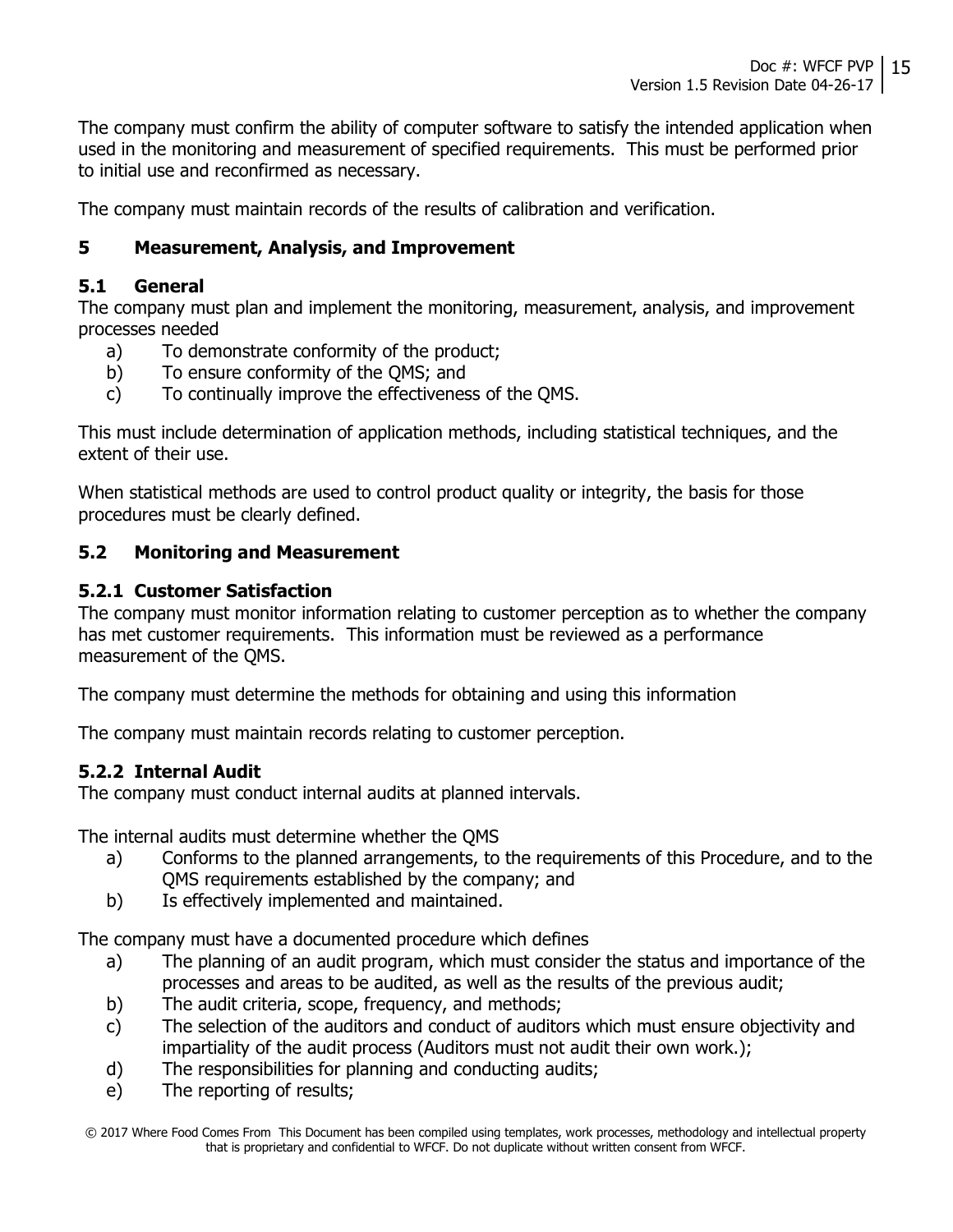- f) The follow-up activities (Follow-up activities must include the verification of the actions taken and the reporting of the verification results.); and
- g) The maintenance of records.

Within the area being audited, management must ensure that actions are taken without undue delay to eliminate detected non-conformances and their causes.

The company must review the results of internal audits during management reviews.

The company must maintain records of the internal audits.

NOTE: Prior to initial approval of a program, the company must conduct an internal audit and submit those results to the WFCF PVP as part of the application for service.

#### 5.2.3 Monitoring and Measurement of Processes

The company must apply suitable methods for monitoring and, where applicable, measurement of the QMS processes.

These methods must demonstrate the ability of the processes to achieve planned results.

When planned results are not achieved, correction and corrective action must be taken, as appropriate, to ensure conformity of the product.

#### 5.2.4 Monitoring and Measurement of Product

The company must monitor and measure the characteristics of the product to verify that product requirements have been met. This must be conducted at appropriate stages of the product realization process in accordance with the planned arrangements.

The company must ensure that the planned arrangements have been satisfactorily completed prior to product release and service delivery, unless otherwise approved by a relevant authority and, where applicable, by the customer.

The company must maintain records to verify evidence of conformity with product requirements. Records must indicate the person(s) authorizing release of product.

#### 5.3 Control of Non-Conforming Product within the QMS

The company must ensure that non-conforming product (raw material and/or finished product) is identified and controlled to prevent its unintended use or delivery.

The company must have a documented procedure that defines

- a) The identification of non-conforming product;
- b) The controls used to ensure the segregation of non-conforming product; and
- c) The related responsibilities and authorities for ensuring the segregation and disposition of non-conforming product.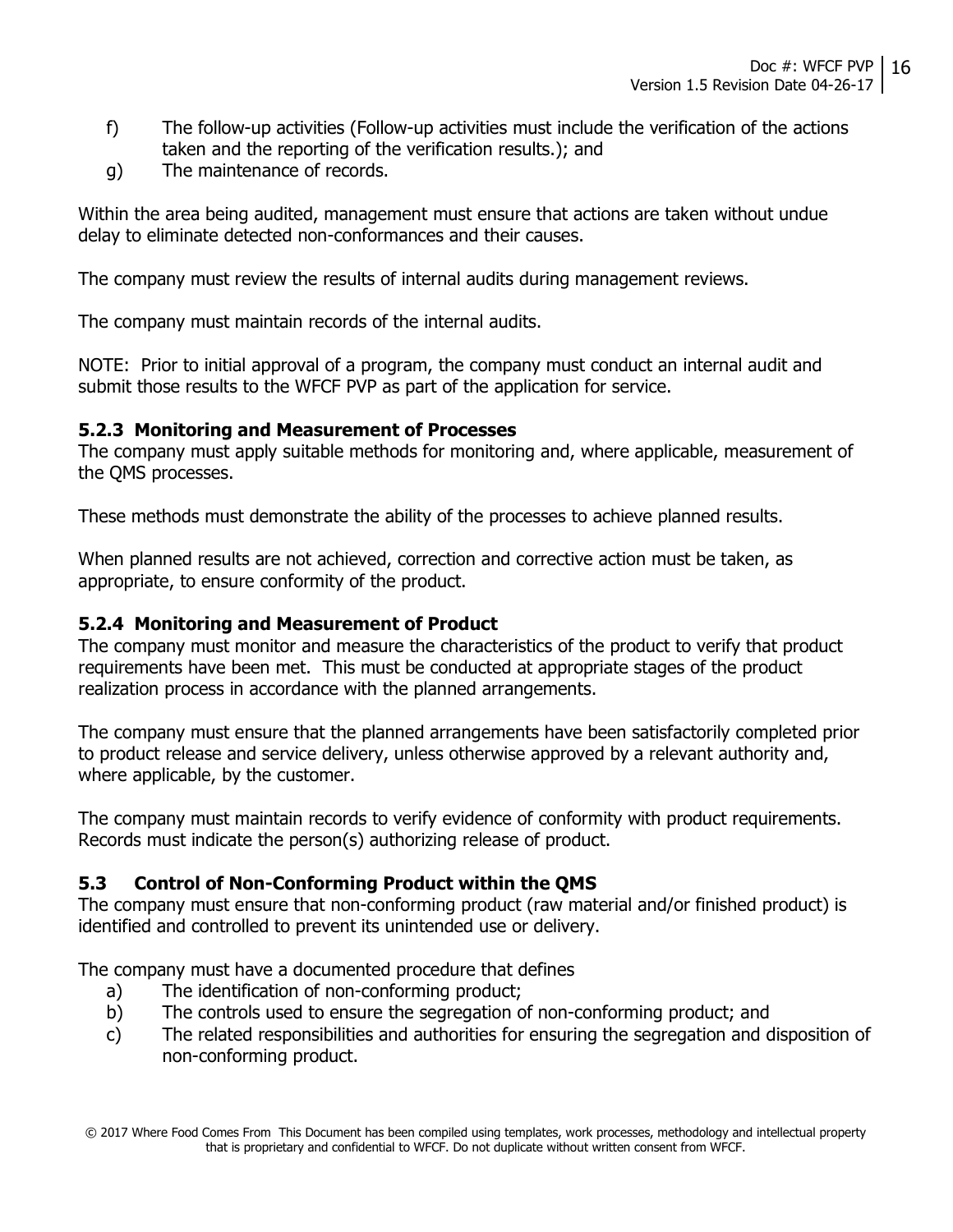The company must handle non-conforming product by one or more of the following methods:

- a) By taking action to eliminate the detected non-conformity;
- b) By authorizing its use, release, or acceptance under concession by a relevant authority and, where applicable, by the customer;
- c) By taking action to preclude its original intended use or application.

When non-conforming product is corrected, it must be subject to re-verification to demonstrate conformity to the requirements.

The company must take appropriate actions when non-conforming product is detected after delivery or use has started.

The company must maintain records of all non-conforming product and any subsequent actions taken, including concessions obtained.

### 5.4 Analysis of Data

The company must determine, collect, and analyze appropriate data to demonstrate the suitability and effectiveness of the QMS.

The company must evaluate where continual improvement of the effectiveness of the QMS can be made. This must include data generated as a result of monitoring and measurement and from other relevant sources.

The analysis of data must provide information relating to (1) customer satisfaction; (2) conformity to product requirements; (3) characteristics and trends of processes and products including opportunities for preventative action; and (4) suppliers.

### 5.5 Improvement

#### 5.5.1 Continual Improvement

The company must continually improve the effectiveness of the QMS through the use of the quality policy, quality objectives, audit results, analysis of data, corrective and preventative actions, and management review.

### 5.5.2 Corrective Action

The company must take action to eliminate the cause of non-conformance in order to prevent recurrence.

Corrective actions must be appropriate to the effects of the non-conformances encountered.

The company must establish a documented procedure which defines the requirements for

- a) Reviewing non-conformances including customer complaints;
- b) Determining the causes of non-conformances;
- c) Evaluating the need for action to ensure that non-conformances do not recur;
- d) Determining and implementing action needed;
- e) Records of the results of action taken; and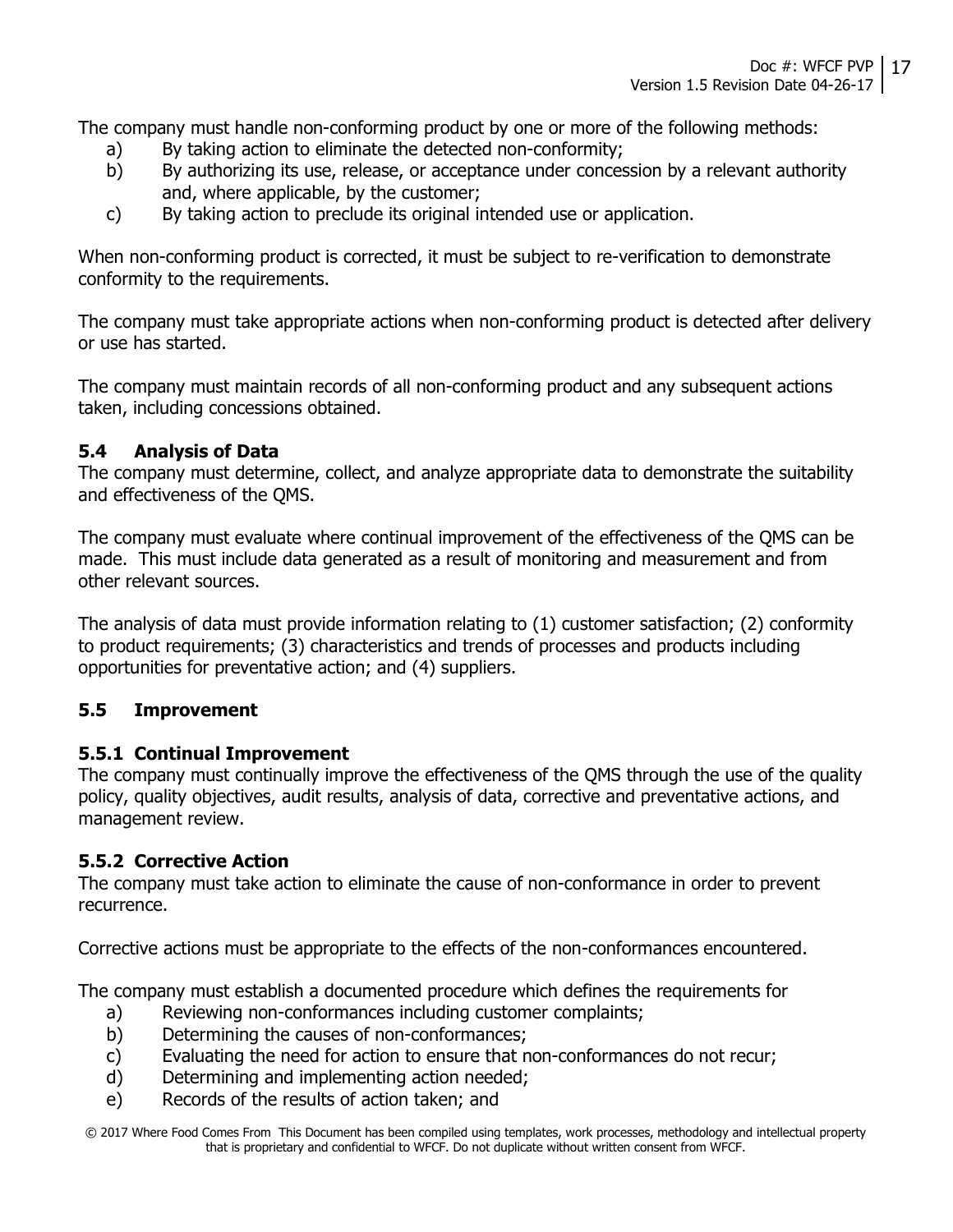f) Reviewing corrective action taken to determine its effectiveness.

The company must maintain records of the results of any actions taken.

#### 5.5.3 Preventative Action

The company must determine action to eliminate the causes of potential non-conformances in order to prevent their occurrence.

Preventative actions must be appropriate to the effects of the potential problems.

The company must establish a documented procedure which defines the requirements for

- a) Determining potential non-conformances and their causes;
- b) Evaluating the need for action to prevent occurrence of non-conformances;
- c) Determining and implementing action needed;
- d) Records of results of action taken; and
- e) Reviewing preventative action taken to determine its effectiveness.

The company must maintain records of the results of any actions taken.

#### 6 Promotional Materials

#### 6.1 Control the "WFCF Process Verified" label

The company may use the "WFCF Process Verified" label in promotional and advertising materials, which includes all labels, packaging, and other marketing materials.

The company must request the use of the label and agree to the labeling license agreement.

To use the label the company must establish a documented procedure that

- a) Identifies the person(s) with responsibility for the development, review, approval, and control of the materials;
- b) Addresses the development of the materials;
- c) Ensures the specified process verified points are accurately represented in the materials;
- d) Ensures the use of the "WFCF Process Verified" label in direct association with a clear description of the specified process verified points in the materials, as outlined below;
- e) Ensures that the use of the label is not misrepresented, and is not used in association with any other company claims;
- f) Ensures that promotional material reference the WFCF Process Verified Program website; and
- $\theta$ ) Provides for the proper control and use of label on materials by
	- 1) Ensuring that materials are supplied to and used only by approved entities;
	- 2) Providing for a system of surveillance to prevent unauthorized use of the specified process verified points, the "WFCF Process Verified" label, or promotional and advertising materials; and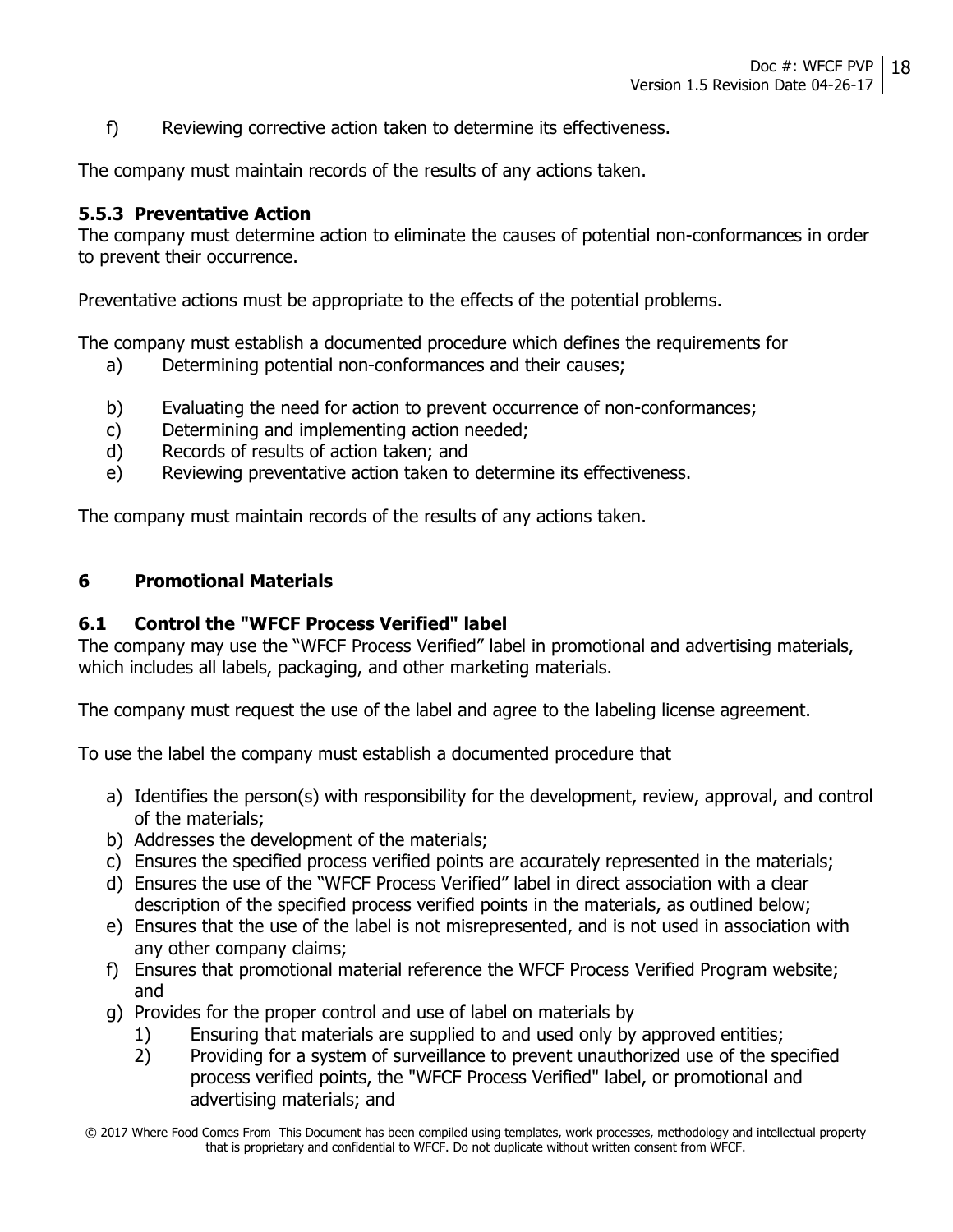- 3) Ensuring that materials are submitted to the WFCF for review prior to use.
- h) Provide for correction and corrective action when the label is misrepresented.

The use of the "WFCF Process Verified" label must meet one of the following conditions

- a) The specified process verified points are printed immediately adjacent to the "WFCF Process Verified" label; or
- b) An asterisk referring the consumer to an informational panel for further information about the specified process verified points is printed with the "WFCF Process Verified" label; or
- c) An asterisk referring the consumer to point of sale information is printed with the "WFCF Process Verified" label. In this situation, the company must ensure that the point of sale information is readily available and within close proximity of the display counter containing the product; or
- d) A statement referring the consumer to the WFCF Process Verified Program website to view the specified process verified points is printed with the "WFCF Process Verified" label.

Records of all approved materials must be maintained to show conformance to the documented procedure. Records of WFCF reviews of materials must be maintained to show conformance to the requirement when applicable.

## Appendix A - Definitions

**Conforming Product** – product within the QMS that meets, and can be verified as meeting, the product requirements. Such product may be identified and/or labeled as meeting the requirements of the WFCF Process Verified Program.

Corrective Action – action to eliminate the cause of a detected non-conformance.

Correction – action to eliminate a detected non-conformance.

**Customer Satisfaction** – customer's perception of the degree to which the customer's requirements have been fulfilled.

**Measurement** – the actual determination of a value. Requires the use of a device to determine the numerical value of a product characteristic or process parameter at a given time.

**Monitoring** – a general term implying oversight over time. (Examples: normal process observation by employees, daily supervision by managers, automated alarms, etc.)

**Non-conforming Product** – product within the QMS that does not meet, or can not be verified as meeting, the product requirements. This includes raw materials and finished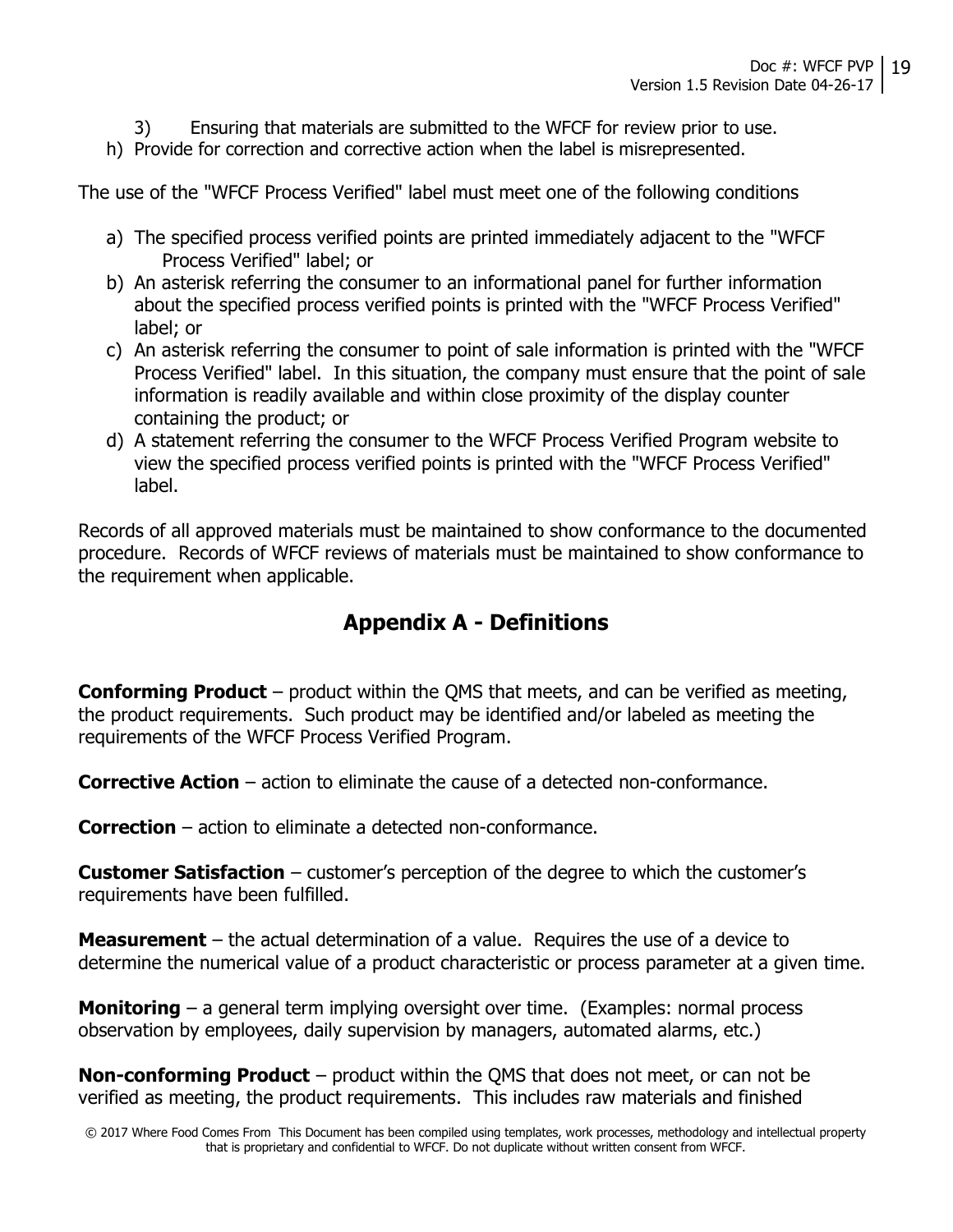products. Non-conforming raw materials must be excluded from use within the program; and non-conforming finished products must be excluded from delivery. Additionally, the company must take appropriate actions when non-conforming product is detected after delivery or use has started.

**Objective Evidence** – data supporting the existence or verity of something.

**Planned Arrangements** – arrangements that have been pre-determined.

**Planned Results** - includes but is not limited to, the requirements of the Process Verified Program, the requirements outlined in the company's quality management system, and the specified product requirements.

**Preventative Action** – action to eliminate the cause of a potential non-conformance.

**Procedure** – a specified way to carry out an activity or a process. Procedures can be documented or not. The WFCF Process Verified Program requires 10 documented procedures.

**WFCF Process Verified Points** – the specified requirements of the product which are achieved through the implementation of a quality management system.

**Process** – a set of interrelated or interacting activities which transforms inputs into outputs.

**Product** – the result of a process. There are 4 product categories:

- (a) processed materials (e.g. a raw material or a finished good) a processed material may change from within a quality management system depending upon where it is within the product realization process.
- (b) services (e.g. transportation) the result of at least one activity necessarily performed at the interface between the supplier and the customer and is generally intangible.
- (c) software (e.g. computer programs) consists of information and is generally intangible and can be in the form of approaches, transactions, or procedures.
- (d) hardware (e.g. equipment) generally tangible and its amount is a countable characteristic.

**Product Realization** – the process of developing a product from initial acceptance of the raw materials into the program through production to delivery to the customer.

**Product Requirements** – includes, but is not limited to, the requirements of this Procedure, the requirements outlined in the QMS, the customer requirements, and the specified process verification points.